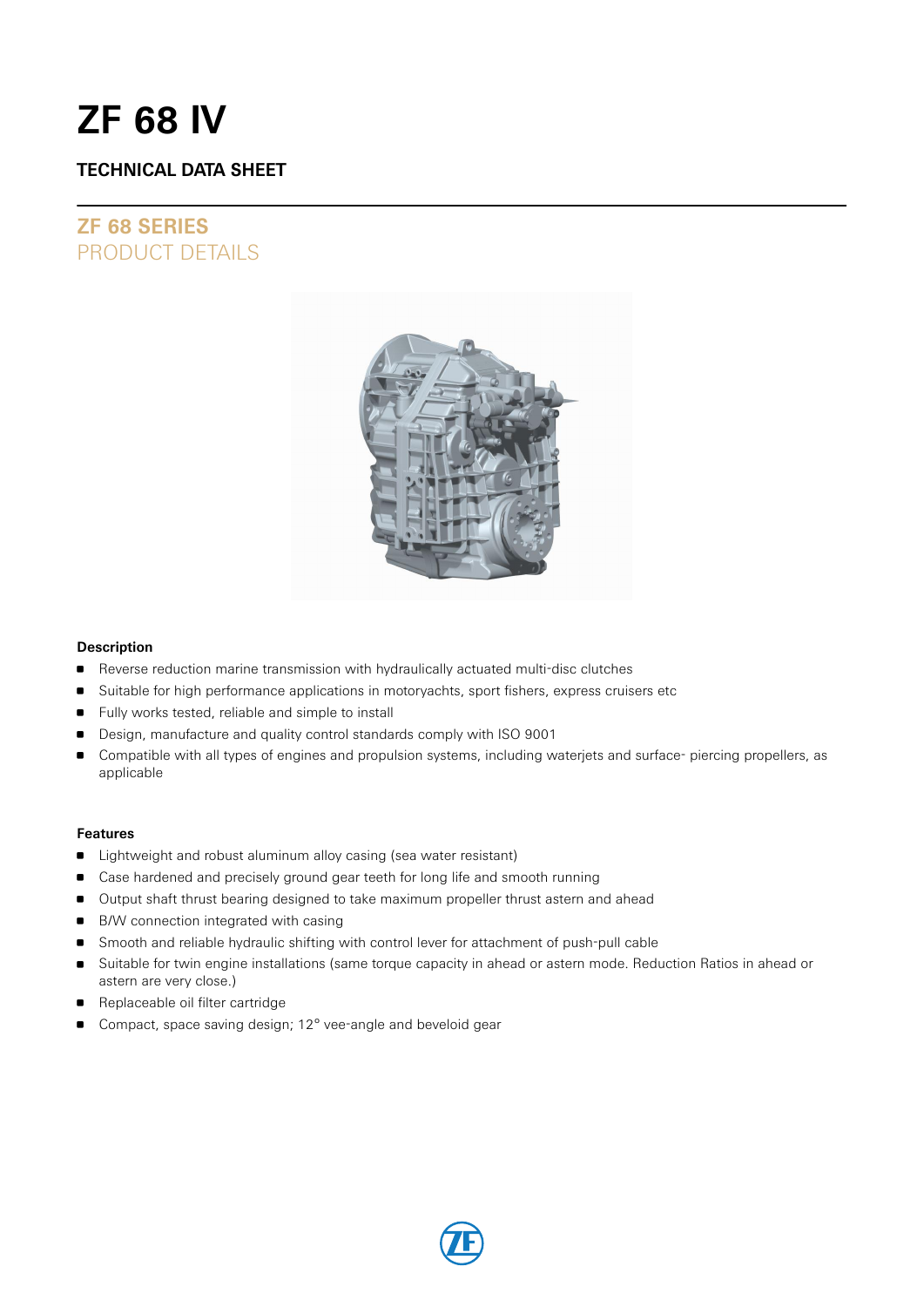# **ZF 68 IV**

## **RATINGS**

| Ratios                   |         | Power Factor  |        | Input Power Capacity |                  |                      |                  |          | Max.     | Max.             | Max.             |            |
|--------------------------|---------|---------------|--------|----------------------|------------------|----------------------|------------------|----------|----------|------------------|------------------|------------|
| 'A' Pos                  | 'B' Pos | kW/RPM hp/RPM |        | kW                   | hp               | kW                   | hp               | kW       | hp       | kW               | hp               | <b>RPM</b> |
| Pleasure Duty - Diesel   |         |               |        | 2800 RPM             |                  | 3300 RPM             |                  | 3800 RPM |          |                  |                  |            |
| 1.294                    | 1.288   | 0.0712        | 0.0955 | 199                  | 267              | 235                  | 315              | 271      | 363      | 285              | 382              | 4000       |
| 1.560                    | 1.567   | 0.0712        | 0.0955 | 199                  | 267              | 235                  | 315              | 271      | 363      | 285              | 382              | 4000       |
| 1.746                    | 1.749   | 0.0712        | 0.0955 | 199                  | 267              | 235                  | 315              | 271      | 363      | 285              | 382              | 4000       |
| 1.992                    | 2.033   | 0.0712        | 0.0955 | 199                  | 267              | 235                  | 315              | 271      | 363      | 285              | 382              | 4000       |
| 2.477                    | 2.528   | 0.0659        | 0.0884 | 185                  | $\sqrt{248}$     | 217                  | 292              | 250      | 336      | 264              | 354              | 4000       |
| Pleasure Duty - Gasoline |         |               |        | 2800 RPM             |                  | 3300 RPM             |                  |          | 3800 RPM |                  |                  |            |
| 1.294                    | 1.288   | 0.0712        | 0.0955 | 199                  | 267              | 235                  | 315              | 271      | 363      | 427              | 573              | 6000       |
| 1.560                    | 1.567   | 0.0712        | 0.0955 | 199                  | $\overline{267}$ | 235                  | 315              | 271      | 363      | 427              | $\overline{573}$ | 6000       |
| 1.746                    | 1.749   | 0.0712        | 0.0955 | 199                  | 267              | 235                  | 315              | 271      | 363      | 427              | 573              | 6000       |
| 1.992                    | 2.033   | 0.0712        | 0.0955 | 199                  | 267              | 235                  | 315              | 271      | 363      | 427              | 573              | 6000       |
| 2.477                    | 2.528   | 0.0659        | 0.0884 | 185                  | 248              | 217                  | 292              | 250      | 336      | 395              | 530              | 6000       |
| Light Duty - Diesel      |         |               |        | 2100 RPM             |                  | 2800 RPM<br>2500 RPM |                  |          |          |                  |                  |            |
| 1.294                    | 1.288   | 0.0678        | 0.0909 | 142                  | 191              | 170                  | 227              | 190      | 255      | 271              | 364              | 4000       |
| 1.560                    | 1.567   | 0.0678        | 0.0909 | 142                  | 191              | 170                  | $\overline{227}$ | 190      | 255      | $\overline{271}$ | 364              | 4000       |
| 1.746                    | 1.749   | 0.0678        | 0.0909 | 142                  | 191              | 170                  | 227              | 190      | 255      | 271              | 364              | 4000       |
| 1.992                    | 2.033   | 0.0678        | 0.0909 | 142                  | 191              | 170                  | $\overline{227}$ | 190      | 255      | $\overline{271}$ | 364              | 4000       |
| 2.477                    | 2.528   | 0.0628        | 0.0842 | 132                  | 177              | 157                  | $\overline{211}$ | 176      | 236      | $\overline{251}$ | 337              | 4000       |
| Medium Duty - Diesel     |         |               |        | 2100 RPM             |                  | 2500 RPM             |                  | 2800 RPM |          |                  |                  |            |
| 1.294                    | 1.288   | 0.0578        | 0.0775 | 121                  | 163              | 145                  | 194              | 162      | 217      | 202              | 271              | 3500       |
| 1.560                    | 1.567   | 0.0539        | 0.0723 | $\overline{113}$     | 152              | 135                  | 181              | 151      | 202      | 189              | 253              | 3500       |
| 1.746                    | 1.749   | 0.0539        | 0.0723 | 113                  | 152              | 135                  | 181              | 151      | 202      | 189              | 253              | 3500       |
| 1.992                    | 2.033   | 0.0539        | 0.0723 | 113                  | 152              | 135                  | 181              | 151      | 202      | 189              | 253              | 3500       |
| 2.477                    | 2.528   | 0.0518        | 0.0695 | 109                  | 146              | 130                  | 174              | 145      | 195      | 181              | 243              | 3500       |
| Continuous Duty - Diesel |         |               |        | 1800 RPM             |                  | 2100 RPM             |                  | 2400 RPM |          |                  |                  |            |
| 1.294                    | 1.288   | 0.0471        | 0.0632 | 85                   | 114              | 99                   | 133              | 113      | 152      | 151              | 202              | 3200       |
| 1.560                    | 1.567   | 0.0442        | 0.0593 | 80                   | 107              | 93                   | 125              | 106      | 142      | 141              | 190              | 3200       |
| 1.746                    | 1.749   | 0.0442        | 0.0593 | 80                   | 107              | 93                   | $\frac{125}{25}$ | 106      | 142      | $\overline{141}$ | 190              | 3200       |
| 1.992                    | 2.033   | 0.0442        | 0.0593 | 80                   | 107              | 93                   | 125              | 106      | 142      | 141              | 190              | 3200       |
| 2.477                    | 2.528   | 0.0433        | 0.0581 | 78                   | 105              | 91                   | 122              | 104      | 139      | 139              | 186              | 3200       |

\* Special Order Ratio

'A' Pos: Continuous running position

'B' Pos: Reverse position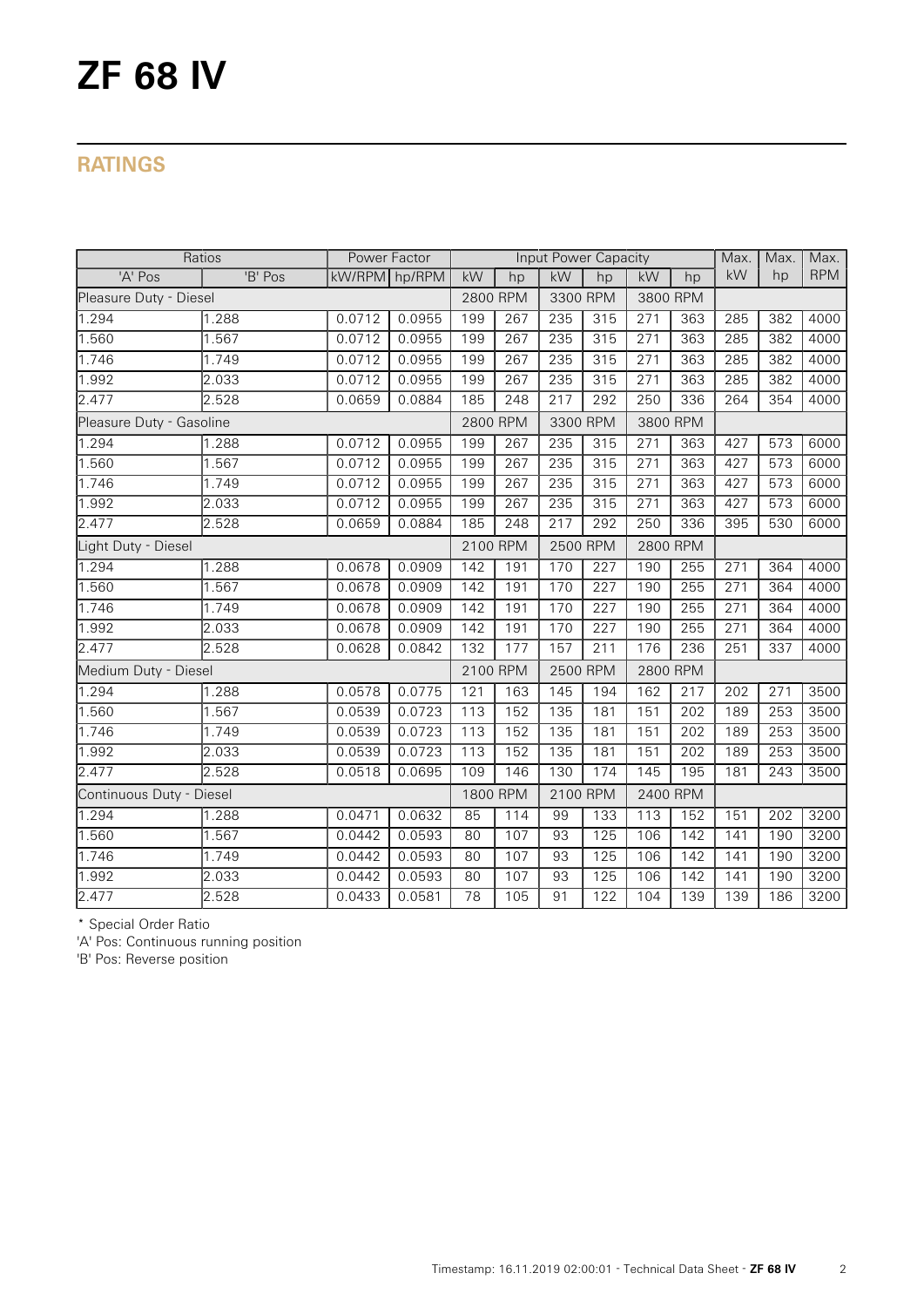# **ZF 68 IV**

## **DIMENSIONS**



| A               | B <sub>1</sub>                                             | B <sub>2</sub>                                  | H1 | H <sub>2</sub> |                   |  |                    | $\sqrt{2}$ |  |  |  |
|-----------------|------------------------------------------------------------|-------------------------------------------------|----|----------------|-------------------|--|--------------------|------------|--|--|--|
| Millimeter (mm) |                                                            |                                                 |    |                |                   |  |                    |            |  |  |  |
| 218.7           | 107.3<br>354.7<br>326.0<br>65.0<br>178.0<br>328.7<br>178.0 |                                                 |    |                |                   |  |                    |            |  |  |  |
| lnch (in)       |                                                            |                                                 |    |                |                   |  |                    |            |  |  |  |
| 8.61            | 7.01                                                       | 2.56<br>4.22<br>13.96<br>12.83<br>7.01<br>12.94 |    |                |                   |  |                    |            |  |  |  |
| Angle (°)       |                                                            | Weight (kg)                                     |    | Weight (lb)    | Amount of Oil (I) |  | Amount of Oil (qt) |            |  |  |  |
| 12              |                                                            | 62                                              |    | 137            | 4.0               |  |                    |            |  |  |  |

# **BELL HOUSING DIMENSIONS**

|                  | $\overline{A}$                         |    | B  |                         | С            |              | L <sub>3</sub> |      | <b>Bolt Holes</b> |          |      |
|------------------|----------------------------------------|----|----|-------------------------|--------------|--------------|----------------|------|-------------------|----------|------|
| Name             |                                        |    |    |                         |              |              |                |      | No.               | Diameter |      |
|                  | mm                                     | in | mm | $\overline{\mathsf{I}}$ | mm           | $\mathsf{I}$ | in<br>mm       | mm   | in                |          |      |
| SAE <sub>3</sub> | 409.58 16.13 428.63 16.88 450.85 17.75 |    |    |                         |              |              | 11.0           | 0.43 | 12                | 10.32    | 0.41 |
| SAE 4            | 861.95 14.25 381.0                     |    |    | 15.0                    | 403.23 15.88 |              |                |      | 12                | 10.32    | 0.41 |
| SAE 5            | 814.33 12.38 333.38 13.13 355.6        |    |    |                         |              | 14.0         |                |      | 8                 | 10.32    | 0.41 |
| B/W              |                                        |    |    |                         |              |              |                |      |                   |          |      |
| Volvo D4-D6      |                                        |    |    |                         |              |              |                |      |                   |          |      |
| Volvo 30-40      |                                        |    |    |                         |              |              |                |      |                   |          |      |
| Yanmar 4LH       |                                        |    |    |                         |              |              |                |      |                   |          |      |



# **OUTPUT FLANGE DIMENSIONS**

|       |                         |            |                         |      |                         |     |      | <b>Bolt Holes</b> |      |      |              |  |
|-------|-------------------------|------------|-------------------------|------|-------------------------|-----|------|-------------------|------|------|--------------|--|
|       |                         |            |                         |      |                         |     |      |                   |      | No.  | Diameter (E) |  |
| mm    | $\overline{\mathsf{I}}$ | mm         | $\overline{\mathsf{I}}$ | mm   | $\overline{\mathsf{I}}$ | mm  |      |                   | mm   |      |              |  |
| 133.0 | 5.24                    | 108.0 4.25 |                         | 63.5 | 2.5                     | 9.5 | 0.37 |                   | 11.5 | 0.45 |              |  |